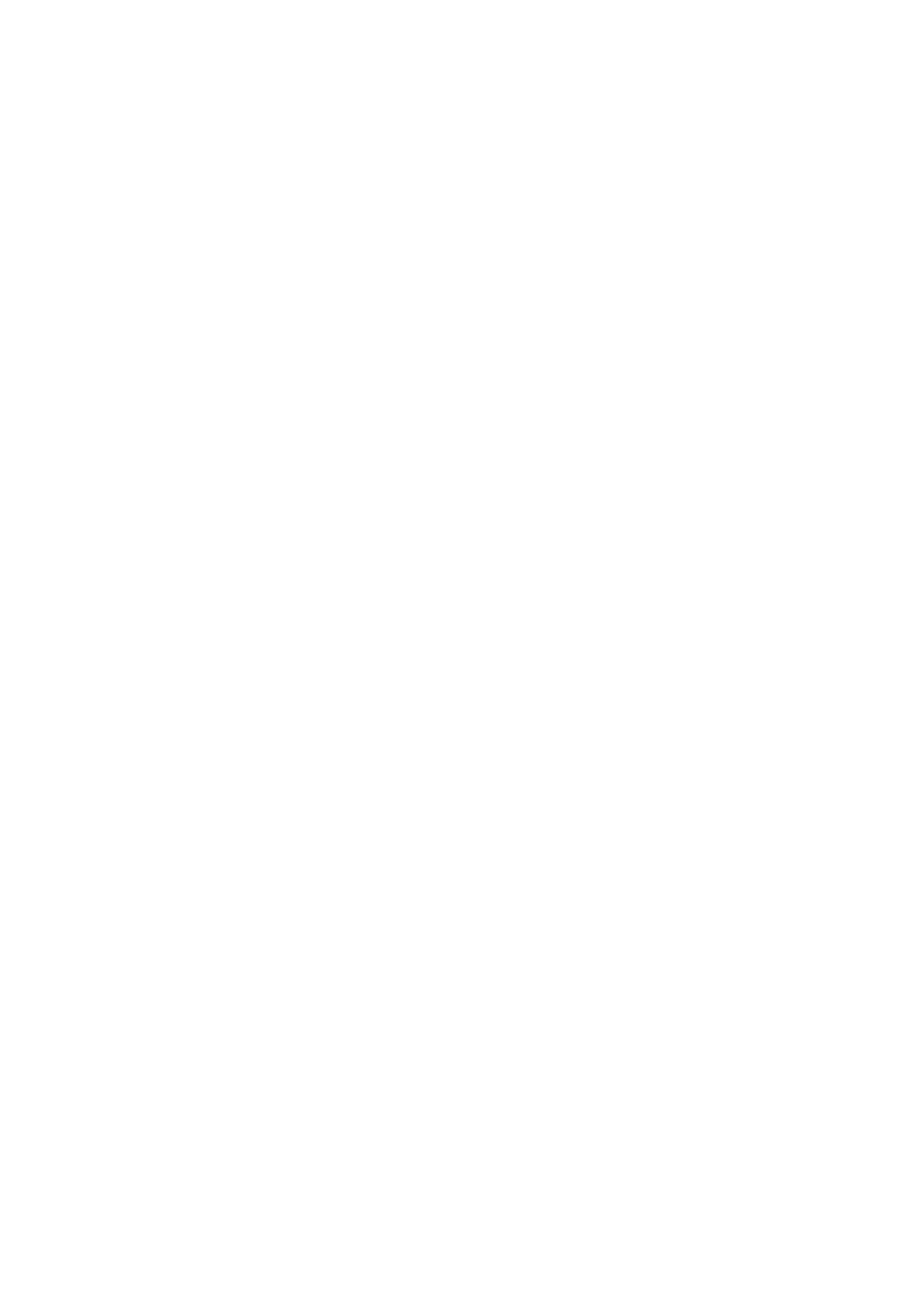ń

# **GECA Liquid Hand Wash Antibacterial**

| dimethyldialkylammonium         |  | <b>TOXICITY</b>                                                                                                                                       | <b>IRRITATION</b> |                                 |  |
|---------------------------------|--|-------------------------------------------------------------------------------------------------------------------------------------------------------|-------------------|---------------------------------|--|
| chloride/acrylamide polymer     |  | Not Available                                                                                                                                         | Not Available     |                                 |  |
|                                 |  |                                                                                                                                                       |                   |                                 |  |
|                                 |  | <b>TOXICITY</b>                                                                                                                                       |                   | <b>IRRITATION</b>               |  |
| glycerol                        |  | Oral (rat) LD50: 12600 mg/kg <sup>[2]</sup>                                                                                                           |                   | Not Available                   |  |
|                                 |  |                                                                                                                                                       |                   |                                 |  |
|                                 |  | <b>TOXICITY</b><br><b>IRRITATION</b>                                                                                                                  |                   |                                 |  |
|                                 |  | Dermal (rabbit) LD50: >7940 mg/kg*g <sup>[2]</sup><br>Eye (rabbit): (FHSA) 5.0/110.0 *                                                                |                   |                                 |  |
| 2-(morpholinothio)benzothiazole |  | Oral (rat) LD50: >8200 mg/kg** <sup>[2]</sup><br>Eye (rabbit): 100 mg/24h-moderate                                                                    |                   |                                 |  |
|                                 |  |                                                                                                                                                       |                   | non-irritating                  |  |
|                                 |  |                                                                                                                                                       |                   | Skin (rabbit): (FHSA) 0.0/8.0 * |  |
|                                 |  |                                                                                                                                                       |                   | slight irritation               |  |
|                                 |  |                                                                                                                                                       |                   |                                 |  |
| lauryl hydroxysultaine          |  | <b>TOXICITY</b>                                                                                                                                       | <b>IRRITATION</b> |                                 |  |
|                                 |  | Not Available                                                                                                                                         | Not Available     |                                 |  |
|                                 |  |                                                                                                                                                       |                   |                                 |  |
| Legend:                         |  | 1. Value obtained from Europe ECHA Registered Substances - Acute toxicity 2.* Value obtained from manufacturer's SDS. Unless otherwise specified data |                   |                                 |  |
|                                 |  | extracted from RTECS - Register of Toxic Effect of chemical Substances                                                                                |                   |                                 |  |

| AMMONIUM LAURYL ETHER SULFATE                                                                         | Alcohol ethoxysulfates (AES) are of low acute toxicity. Neat AES are irritant to the skin and eyes.<br>The material may produce severe irritation to the eye causing pronounced inflammation. Repeated or prolonged exposure to irritants may<br>produce conjunctivitis.                                                                                                                                                                                                                                                                                                                                                                                                                                                                                                                                                                                                                                                                                                                                                                                                                                                                                                                                                                                                                                                                                                                                                                                                                                                                                                                                                                                                                                                                                                                                                                                                                                                                                                                                                                                                                                                                                                                                                                                                                                                                                                                                                                                                                                                                                                                                                                                                                                                                                                                                                                                                                                                                                                                                                                                                                                                                                                                                                                                                                                                                                                                                                              |
|-------------------------------------------------------------------------------------------------------|---------------------------------------------------------------------------------------------------------------------------------------------------------------------------------------------------------------------------------------------------------------------------------------------------------------------------------------------------------------------------------------------------------------------------------------------------------------------------------------------------------------------------------------------------------------------------------------------------------------------------------------------------------------------------------------------------------------------------------------------------------------------------------------------------------------------------------------------------------------------------------------------------------------------------------------------------------------------------------------------------------------------------------------------------------------------------------------------------------------------------------------------------------------------------------------------------------------------------------------------------------------------------------------------------------------------------------------------------------------------------------------------------------------------------------------------------------------------------------------------------------------------------------------------------------------------------------------------------------------------------------------------------------------------------------------------------------------------------------------------------------------------------------------------------------------------------------------------------------------------------------------------------------------------------------------------------------------------------------------------------------------------------------------------------------------------------------------------------------------------------------------------------------------------------------------------------------------------------------------------------------------------------------------------------------------------------------------------------------------------------------------------------------------------------------------------------------------------------------------------------------------------------------------------------------------------------------------------------------------------------------------------------------------------------------------------------------------------------------------------------------------------------------------------------------------------------------------------------------------------------------------------------------------------------------------------------------------------------------------------------------------------------------------------------------------------------------------------------------------------------------------------------------------------------------------------------------------------------------------------------------------------------------------------------------------------------------------------------------------------------------------------------------------------------------------|
| DIMETHYLDIALKYLAMMONIUM<br><b>CHLORIDE/ ACRYLAMIDE POLYMER</b>                                        | Most undiluted cationic surfactants satisfy the criteria for classification as Harmful (Xn) with R22 and as Irritant (Xi) for skin and eyes with R38<br>and R41.                                                                                                                                                                                                                                                                                                                                                                                                                                                                                                                                                                                                                                                                                                                                                                                                                                                                                                                                                                                                                                                                                                                                                                                                                                                                                                                                                                                                                                                                                                                                                                                                                                                                                                                                                                                                                                                                                                                                                                                                                                                                                                                                                                                                                                                                                                                                                                                                                                                                                                                                                                                                                                                                                                                                                                                                                                                                                                                                                                                                                                                                                                                                                                                                                                                                      |
| <b>GLYCEROL</b>                                                                                       | Asthma-like symptoms may continue for months or even years after exposure to the material ends. This may be due to a non-allergic condition<br>known as reactive airways dysfunction syndrome (RADS) which can occur after exposure to high levels of highly irritating compound. Main<br>criteria for diagnosing RADS include the absence of previous airways disease in a non-atopic individual, with sudden onset of persistent<br>asthma-like symptoms within minutes to hours of a documented exposure to the irritant. Other criteria for diagnosis of RADS include a<br>reversible airflow pattern on lung function tests, moderate to severe bronchial hyperreactivity on methacholine challenge testing, and the lack of<br>minimal lymphocytic inflammation, without eosinophilia. RADS (or asthma) following an irritating inhalation is an infrequent disorder with rates<br>related to the concentration of and duration of exposure to the irritating substance. On the other hand, industrial bronchitis is a disorder that<br>occurs as a result of exposure due to high concentrations of irritating substance (often particles) and is completely reversible after exposure<br>ceases. The disorder is characterized by difficulty breathing, cough and mucus production.<br>At very high concentrations, evidence predicts that glycerol may cause tremor, irritation of the skin, eyes, digestive tract and airway. Otherwise it<br>is of low toxicity. There is no significant evidence to suggest that it causes cancer, genetic, reproductive or developmental toxicity.                                                                                                                                                                                                                                                                                                                                                                                                                                                                                                                                                                                                                                                                                                                                                                                                                                                                                                                                                                                                                                                                                                                                                                                                                                                                                                                                                                                                                                                                                                                                                                                                                                                                                                                                                                                                                                       |
| 2-(MORPHOLINOTHIO)BENZOTHIAZOLE                                                                       | The following information refers to contact allergens as a group and may not be specific to this product.<br>Contact allergies quickly manifest themselves as contact eczema, more rarely as urticaria or Quincke's oedema. The pathogenesis of contact<br>eczema involves a cell-mediated (T lymphocytes) immune reaction of the delayed type. Other allergic skin reactions, e.g. contact urticaria,<br>involve antibody-mediated immune reactions. The significance of the contact allergen is not simply determined by its sensitisation potential: the<br>distribution of the substance and the opportunities for contact with it are equally important. A weakly sensitising substance which is widely<br>distributed can be a more important allergen than one with stronger sensitising potential with which few individuals come into contact. From a<br>clinical point of view, substances are noteworthy if they produce an allergic test reaction in more than 1% of the persons tested.<br>The material may produce moderate eye irritation leading to inflammation. Repeated or prolonged exposure to irritants may produce<br>conjunctivitis.<br>Skin and eye irritation effects may be mild. Allergic skin reaction is possible in susceptible persons. There is a low concern for mutations. It is a<br>potent skin sensitiser and similar reactions with other rubber chemicals can occur. Following oral administration, the central nervous system,<br>lung, liver, kidney, stomach and intestines may be affected. There was no conclusive evidence of effects on reproduction although<br>2-mercaptobenzothiazole (MBT) may have some potential to cause cancer.<br>Members of this category pose a low concern for acute toxicity. Exposure is likely from skin contact with rubber or latex articles. Skin irritation, or<br>possibly an allergic skin reaction may occur, but only in sensitive individuals subjected to prolonged and repeated exposure, especially under<br>moist conditions.<br>for morpholine:<br>There have been no reports on incidents of acute poisoning or on the effects of short- or long-term exposure to morpholine by the general<br>population. The phenomenon known as blue vision or glaucopsia, as well as some instances of skin and respiratory tract irritation, have been<br>described in reports of occupational exposure to morpholine; however, no atmospheric concentrations of morpholine were given. It was reported<br>that the number of chromosomal aberrations in the lymphocytes of peripheral blood of workers exposed for 3-10 years to morpholine at<br>concentrations of 0.54-0.93 mg/m3 did not differ significantly from controls. Undiluted morpholine is strongly irritant to skin; a dilute solution (1<br>to 40) was mildly irritant. The potential carcinogenicity of morpholine in exposed human populations has not been investigated.<br>Morpholine is absorbed after oral, dermal and inhalation exposure. In the rat following oral and intravenous administration, morpholine is rapidly<br>distributed, the highest concentrations being found in the intestine and muscle. In the rabbit, following intravenous and inhalation exposure,<br>morpholine is preferentially distributed to the kidneys, lower concentrations reaching the lung, liver and blood.<br>Specific developmental abnormalities (musculoskeletal system) recorded. |
| <b>LAURYL HYDROXYSULTAINE</b>                                                                         | Amphoteric surfactants are easily absorbed in the gut and partly excreted unchanged in the faeces. It has not been shown to accumulate in the<br>body. Concentrated betaines are expected to irritate the skin and eyes, but dilute solutions only irritate the eyes.<br>No evidence of delayed contact hypersensitivity was found in animal testing. Tests for mutation-causing potential have proved negative.                                                                                                                                                                                                                                                                                                                                                                                                                                                                                                                                                                                                                                                                                                                                                                                                                                                                                                                                                                                                                                                                                                                                                                                                                                                                                                                                                                                                                                                                                                                                                                                                                                                                                                                                                                                                                                                                                                                                                                                                                                                                                                                                                                                                                                                                                                                                                                                                                                                                                                                                                                                                                                                                                                                                                                                                                                                                                                                                                                                                                      |
| DIMETHYLDIALKYLAMMONIUM<br><b>CHLORIDE/ ACRYLAMIDE POLYMER &amp;</b><br><b>LAURYL HYDROXYSULTAINE</b> | No significant acute toxicological data identified in literature search.                                                                                                                                                                                                                                                                                                                                                                                                                                                                                                                                                                                                                                                                                                                                                                                                                                                                                                                                                                                                                                                                                                                                                                                                                                                                                                                                                                                                                                                                                                                                                                                                                                                                                                                                                                                                                                                                                                                                                                                                                                                                                                                                                                                                                                                                                                                                                                                                                                                                                                                                                                                                                                                                                                                                                                                                                                                                                                                                                                                                                                                                                                                                                                                                                                                                                                                                                              |
| ல<br><b>Acute Toxicity</b>                                                                            | $\circ$<br>Carcinogenicity                                                                                                                                                                                                                                                                                                                                                                                                                                                                                                                                                                                                                                                                                                                                                                                                                                                                                                                                                                                                                                                                                                                                                                                                                                                                                                                                                                                                                                                                                                                                                                                                                                                                                                                                                                                                                                                                                                                                                                                                                                                                                                                                                                                                                                                                                                                                                                                                                                                                                                                                                                                                                                                                                                                                                                                                                                                                                                                                                                                                                                                                                                                                                                                                                                                                                                                                                                                                            |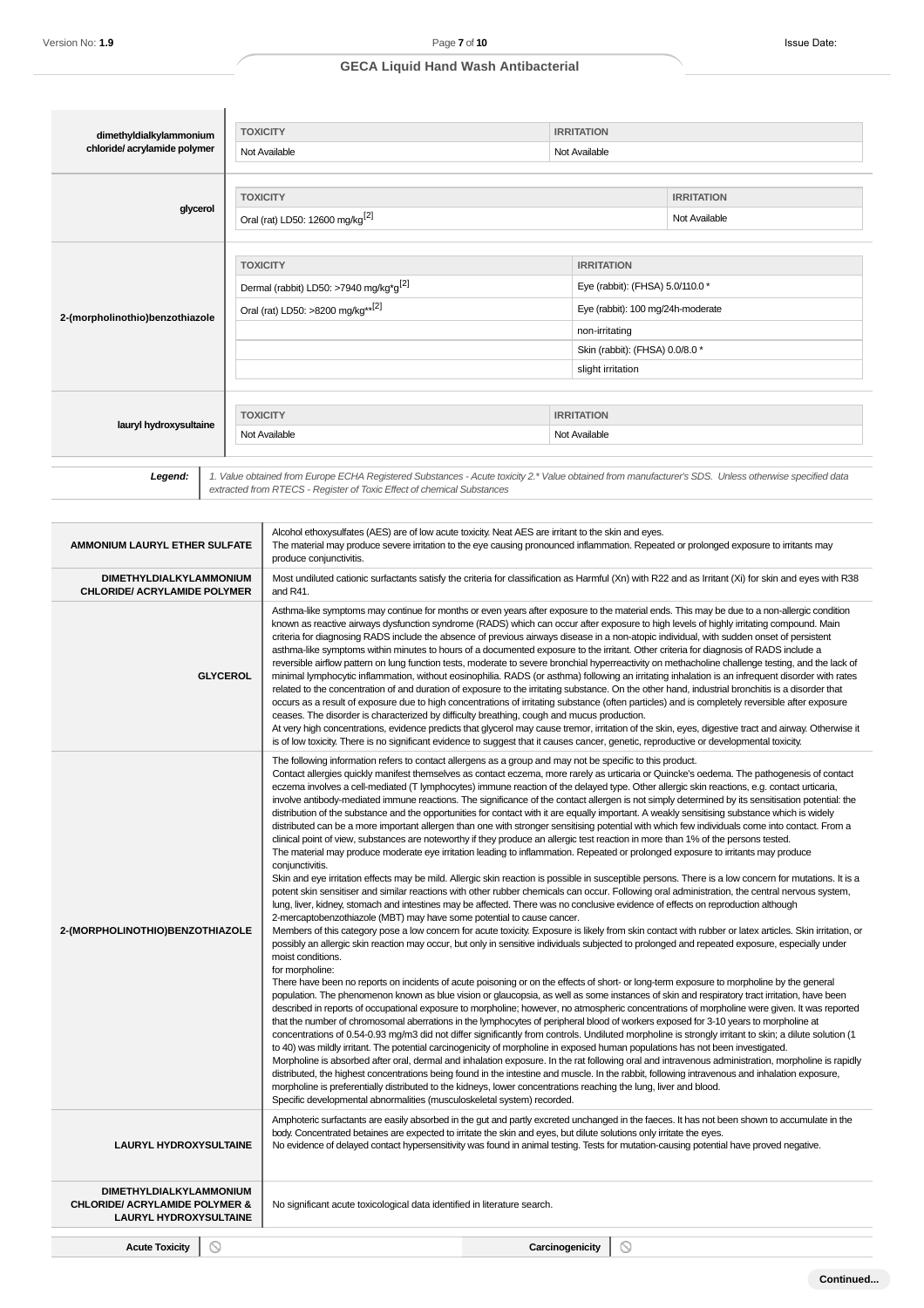**Toxicity**

# **GECA Liquid Hand Wash Antibacterial**

| <b>Skin Irritation/Corrosion</b>            |   | Reproductivity                  |                                                                                          |
|---------------------------------------------|---|---------------------------------|------------------------------------------------------------------------------------------|
| Serious Eye<br>Damage/Irritation            |   | <b>STOT - Single Exposure</b>   | ∾                                                                                        |
| <b>Respiratory or Skin</b><br>sensitisation | ∾ | <b>STOT - Repeated Exposure</b> | N                                                                                        |
| <b>Mutagenicity</b>                         |   | <b>Aspiration Hazard</b>        |                                                                                          |
|                                             |   | Legend:                         | $\blacktriangleright$ - Data available but does not fill the criteria for classification |

 – Data available to make classification  $\bigcirc$  – Data Not Available to make classification

# **SECTION 12 ECOLOGICAL INFORMATION**

# **GECA Liquid Hand Wash Antibacterial ENDPOINT TEST DURATION (HR) SPECIES VALUE SOURCE** Not Applicable Not Applicable Not Applicable Not Applicable Not Applicable Not Applicable Not Applicable **ammonium lauryl ether sulfate ENDPOINT TEST DURATION (HR) SPECIES VALUE SOURCE** Not Applicable Not Applicable Not Applicable Not Applicable Not Applicable Not Applicable **dimethyldialkylammonium chloride/ acrylamide polymer ENDPOINT TEST DURATION (HR) SPECIES VALUE SOURCE** Not Applicable Not Applicable Not Applicable Not Applicable Not Applicable Not Applicable Not Applicable **glycerol ENDPOINT TEST DURATION (HR) SPECIES VALUE SOURCE** LC50 96 Fish >11mg/L 2 EC50 96 Algae or other aquatic plants 77712.039mg/L 3 EC0 24 Crustacea >500mg/L 1 **2-(morpholinothio)benzothiazole ENDPOINT TEST DURATION (HR) SPECIES VALUE SOURCE** LC50 96 Fish 0.31mg/L 2 EC50 48 Crustacea =  $\vert$  -4mg/L 1 EC50 96 96 Algae or other aquatic plants 923.219mg/L 3  $EC50$  48 Crustacea  $=4.5$ mg/L 1  $NOEC$  2136 Fish 0.041mg/L 2 **lauryl hydroxysultaine ENDPOINT TEST DURATION (HR) SPECIES VALUE SOURCE** Not Applicable Not Applicable Not Applicable Not Applicable Not Applicable Not Applicable Legend: Extracted from 1. IUCLID Toxicity Data 2. Europe ECHA Registered Substances - Ecotoxicological Information - Aquatic Toxicity 3. EPIWIN Suite V3.12

(QSAR) - Aquatic Toxicity Data (Estimated) 4. US EPA, Ecotox database - Aquatic Toxicity Data 5. ECETOC Aquatic Hazard Assessment Data 6. NITE (Japan) - Bioconcentration Data 7. METI (Japan) - Bioconcentration Data 8. Vendor Data

#### **Persistence and degradability**

| Ingredient                      | Persistence: Water/Soil | Persistence: Air     |
|---------------------------------|-------------------------|----------------------|
| glycerol                        | <b>LOW</b>              | LOW<br>$\sim$ $\sim$ |
| 2-(morpholinothio)benzothiazole | <b>HIGH</b>             | <b>HIGH</b>          |

# **Bioaccumulative potential**

| Ingredient                      | <b>Bioaccumulation</b>   |
|---------------------------------|--------------------------|
| glycerol                        | LOW (LogKOW = -1.76)     |
| 2-(morpholinothio)benzothiazole | LOW (LogKOW = $1.0246$ ) |

### **Mobility in soil**

| Ingredient                      | <b>Mobility</b>  |
|---------------------------------|------------------|
| glycerol                        | $HIGH (KOC = 1)$ |
| 2-(morpholinothio)benzothiazole | LOW (KOC = 2088) |

## **SECTION 13 DISPOSAL CONSIDERATIONS**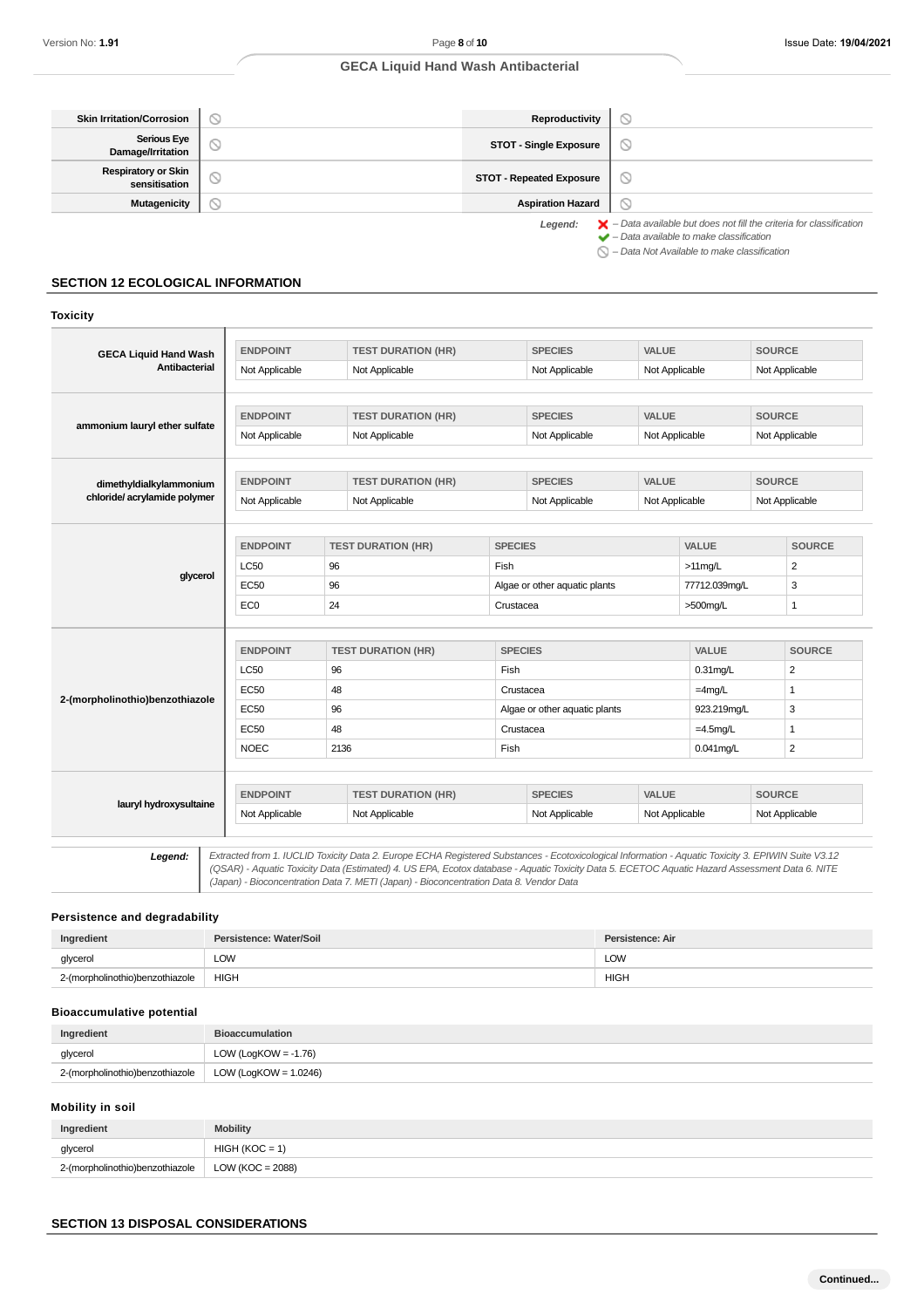# **GECA Liquid Hand Wash Antibacterial**

| Waste treatment methods    |                                                                                                                                                                      |
|----------------------------|----------------------------------------------------------------------------------------------------------------------------------------------------------------------|
|                            | • Containers may still present a chemical hazard/ danger when empty.                                                                                                 |
|                            | Return to supplier for reuse/ recycling if possible.                                                                                                                 |
|                            | Otherwise:                                                                                                                                                           |
|                            | If container can not be cleaned sufficiently well to ensure that residuals do not remain or if the container cannot be used to store the same product, then          |
|                            | puncture containers, to prevent re-use, and bury at an authorised landfill.                                                                                          |
|                            | • Where possible retain label warnings and SDS and observe all notices pertaining to the product.                                                                    |
|                            | Legislation addressing waste disposal requirements may differ by country, state and/ or territory. Each user must refer to laws operating in their area. In some     |
|                            | areas, certain wastes must be tracked.                                                                                                                               |
|                            | A Hierarchy of Controls seems to be common - the user should investigate:                                                                                            |
|                            | Reduction                                                                                                                                                            |
|                            | $\triangleright$ Reuse                                                                                                                                               |
|                            | $\triangleright$ Recycling                                                                                                                                           |
| <b>Product / Packaging</b> | • Disposal (if all else fails)                                                                                                                                       |
| disposal                   | This material may be recycled if unused, or if it has not been contaminated so as to make it unsuitable for its intended use. If it has been contaminated, it may be |
|                            | possible to reclaim the product by filtration, distillation or some other means. Shelf life considerations should also be applied in making decisions of this type.  |
|                            | Note that properties of a material may change in use, and recycling or reuse may not always be appropriate.                                                          |
|                            | • DO NOT allow wash water from cleaning or process equipment to enter drains.                                                                                        |
|                            | It may be necessary to collect all wash water for treatment before disposal.                                                                                         |
|                            | In all cases disposal to sewer may be subject to local laws and regulations and these should be considered first.                                                    |
|                            | • Where in doubt contact the responsible authority.                                                                                                                  |
|                            | Recycle wherever possible.                                                                                                                                           |
|                            | ▶ Consult manufacturer for recycling options or consult local or regional waste management authority for disposal if no suitable treatment or disposal facility      |
|                            | can be identified.                                                                                                                                                   |
|                            | ▶ Dispose of by: burial in a land-fill specifically licensed to accept chemical and / or pharmaceutical wastes or incineration in a licensed apparatus (after        |
|                            | admixture with suitable combustible material).                                                                                                                       |
|                            | • Decontaminate empty containers. Observe all label safeguards until containers are cleaned and destroyed.                                                           |

#### **SECTION 14 TRANSPORT INFORMATION**

#### **Labels Required**

| the contract of the contract of the | $\sim$<br>NO.<br>__ |
|-------------------------------------|---------------------|
|                                     | avı<br>ישו<br>.     |

#### **Land transport (ADG): NOT REGULATED FOR TRANSPORT OF DANGEROUS GOODS**

## **Air transport (ICAO-IATA / DGR): NOT REGULATED FOR TRANSPORT OF DANGEROUS GOODS**

# **Sea transport (IMDG-Code / GGVSee): NOT REGULATED FOR TRANSPORT OF DANGEROUS GOODS**

## **Transport in bulk according to Annex II of MARPOL and the IBC code**

Not Applicable

## **SECTION 15 REGULATORY INFORMATION**

## **Safety, health and environmental regulations / legislation specific for the substance or mixture**

| AMMONIUM LAURYL ETHER SULFATE(32612-48-9) IS FOUND ON THE FOLLOWING REGULATORY LISTS |                                                   |  |
|--------------------------------------------------------------------------------------|---------------------------------------------------|--|
| Australia Hazardous Substances Information System - Consolidated Lists               | Australia Inventory of Chemical Substances (AICS) |  |

| DIMETHYLDIALKYLAMMONIUM CHLORIDE/ ACRYLAMIDE POLYMER(26590-05-6) IS FOUND ON THE FOLLOWING REGULATORY LISTS |  |
|-------------------------------------------------------------------------------------------------------------|--|

Australia Inventory of Chemical Substances (AICS)

### **GLYCEROL(56-81-5) IS FOUND ON THE FOLLOWING REGULATORY LISTS**

Australia Exposure Standards Australia Inventory of Chemical Substances (AICS)

## **2-(MORPHOLINOTHIO)BENZOTHIAZOLE(102-77-2) IS FOUND ON THE FOLLOWING REGULATORY LISTS**

Australia Hazardous Substances Information System - Consolidated Lists Australia Inventory of Chemical Substances (AICS)

# **LAURYL HYDROXYSULTAINE(13197-76-7) IS FOUND ON THE FOLLOWING REGULATORY LISTS**

Australia Hazardous Substances Information System - Consolidated Lists

| <b>National Inventory</b>               | <b>Status</b>                                                                                                                                             |
|-----------------------------------------|-----------------------------------------------------------------------------------------------------------------------------------------------------------|
| Australia - AICS                        | N (lauryl hydroxysultaine)                                                                                                                                |
| Canada - DSL                            | ٧                                                                                                                                                         |
| Canada - NDSL                           | N (dimethyldialkylammonium chloride/acrylamide polymer; glycerol; lauryl hydroxysultaine; 2-(morpholinothio)benzothiazole; ammonium lauryl ether sulfate) |
| China - IECSC                           | $\checkmark$                                                                                                                                              |
| Europe - EINEC / ELINCS /<br><b>NLP</b> | N (dimethyldialkylammonium chloride/acrylamide polymer)                                                                                                   |
| Japan - ENCS                            | N (dimethyldialkylammonium chloride/acrylamide polymer; glycerol; lauryl hydroxysultaine; 2-(morpholinothio)benzothiazole; ammonium lauryl ether sulfate) |
| Korea - KECI                            | N (lauryl hydroxysultaine)                                                                                                                                |
| New Zealand - NZIoC                     | Y                                                                                                                                                         |
| Philippines - PICCS                     | N (lauryl hydroxysultaine)                                                                                                                                |
| USA - TSCA                              | $\checkmark$                                                                                                                                              |